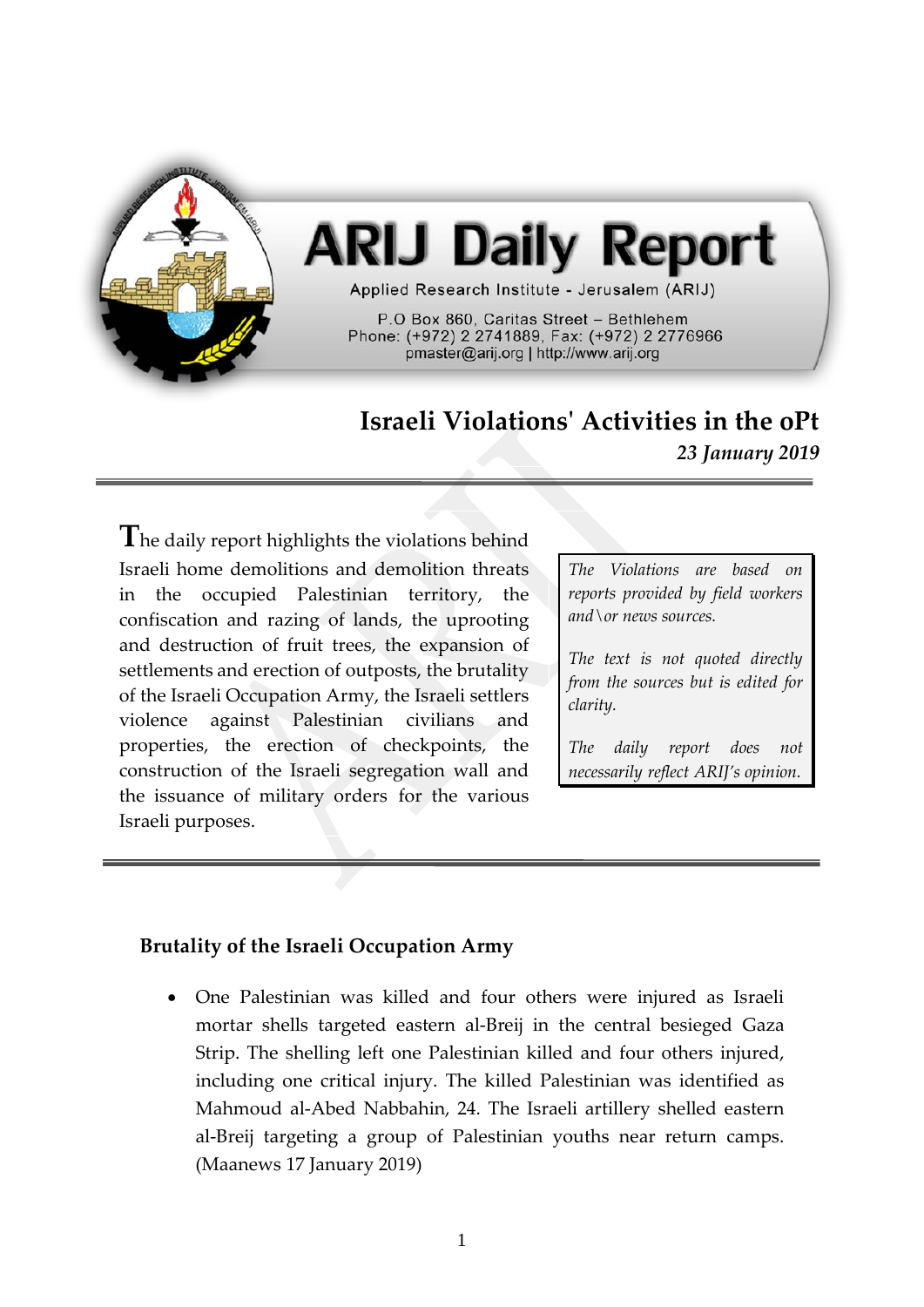- The Israeli Occupation Army (IOA) injured several schoolchildren in the al-Khader town, south of Bethlehem, after the army fired gas bombs into their school. The IOA invaded the Old City of al-Khader, and surrounded the schools in that area, located near the colonialist road #60. Many Students suffered the effects of teargas inhalation. The IOA threatened to invade the school and detain students for "hurling stones at the army." The school had to shut down for the day, and the students were sent back to their homes in fear of further invasions. (IMEMC 17 January 2019)
- The Israeli forces' raid of "'Ofer" Prison, west of Ramallah, and resulting in the injury of 100 Palestinian detainees and completely burning 3 cells. All the ten sections of the Prison, which include 1200 detainees, along with the minor detainees' section, were all raided and the detainees were beaten up with batons amidst Israeli forces' use of rubber bullets, teargas canisters and sound bombs. Most of the detainees were wounded with rubber bullets as they were taken to hospitals for treatment. A special unit belonging to the Israeli Prison Service (IPS) surprisingly raided on Sunday, 20 January 2019, Sections (11 and 12) in Ofer Prison and searched the prisoners' belongings, tensing the atmosphere among the prisoners. There were consecutive raids targeting the rest of the sections in the Prison, including the minor prisoners' section, as the IPS called for back up from 4 special units; "Massada, Dror, Yamam, and Yamaz." The IPS's units used rubber bullets, teargas canisters and sound bombs and severely beat up the detainees. (IMEMC 17 January 2019)
- The Israeli Occupation Army (IOA) uprooted 60 olive trees in the central West Bank village of Jaba, to the east of Jerusalem, and taking possession them. The IOA demolished retaining walls and fences built around a plot of land located near an Israeli military checkpoint and then proceeded to uproot the trees. The army claims the area targeted is classified "C", which means it is under full Israeli control and Palestinians are not allowed to develop it. (IMEMC 17 January 2019)

#### **Israeli Arrests**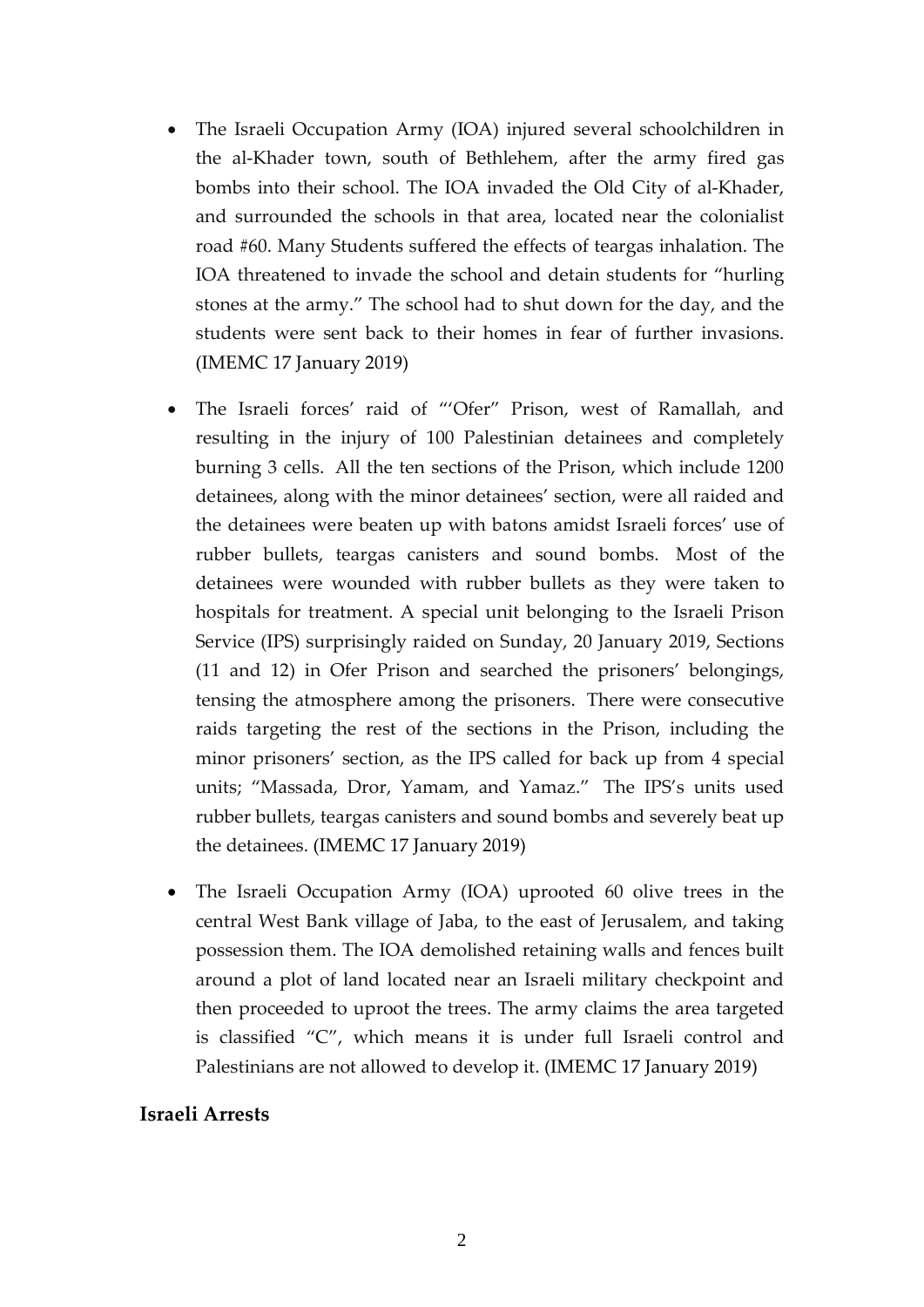- The Israeli Occupation Army (IOA) detained a Palestinian and an Australian peace activist during a nonviolent protest near Anata town, northeast of occupied East Jerusalem. Palestinian, Israeli and international peace activists were nonviolently protesting the new Jewish-only, ['Apartheid Road',](https://mondoweiss.net/2019/01/demolitions-confiscations-palestinian/) built on Palestinian lands near Anata town. The IOA fired many concussion grenades at protesters, and assaulted several nonviolent protesters. The IOA then detained one Palestinian and one Australian. (IMEMC 17 January 2019)
- In Hebron governorate, in southern West Bank, the Israeli Occupation Army (IOA) detained Saif Abu Aisha, Hasan Mahmoud Abu Zneid and Khalil Mohammad al-Beerawi. (IMEMC 17 January 2019)
- In Bethlehem, the Israeli Occupation Army (IOA) detained Jom'a Khaled Abu Mfarreh, Fadi Adnan al-Badan, 16, and Mahmoud Rateb al-'Amour, 15.
- In occupied Jerusalem, the Israeli Occupation Army (IOA) detained three young men, identified as Abdul-Qader Dari, Mohammad Sharif Mheisin and Mohammad Mahmoud Atiya, while Bilal Mteir was taken from his home in Qalandia refugee camp, north of the city. (IMEMC 17 January 2019)
- In Nablus, in northern West Bank, the Israeli Occupation Army (IOA) detained Hisham Abu Saleh and Mo'taz Hussein. (IMEMC 17 January 2019)
- In Jenin, also in northern West Bank, the Israeli Occupation Army (IOA) detained Ezzeddin Osama Abu Hamdi. (IMEMC 17 January 2019)

## **Home Demolition & Demolition threats**

- The Israeli Occupation Army (IOA) invaded agricultural lands in Wad as-Summan area, in Hebron city, before bulldozing lands and demolishing retaining walls. (IMEMC 17 January 2019)
- The family of Haitham Muhammad Mustafa was forced to demolish its own garage in Al-Isawiya town, occupied Jerusalem, after Israeli authorities served them with a demolition notice, under the pretext of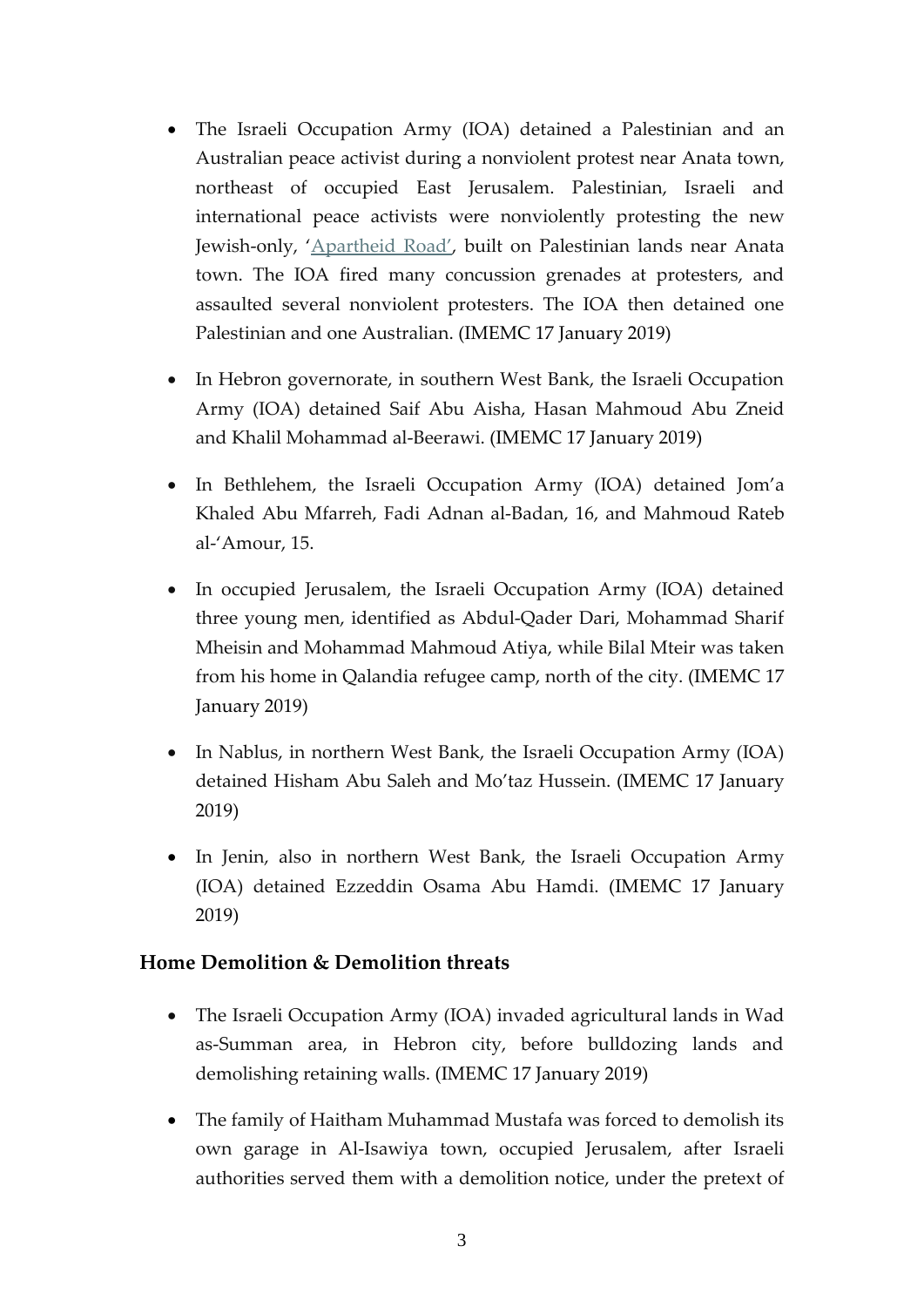building without a permit. Israel's so-called "Nature Authority" and the Israeli municipality of Jerusalem issued a decision to demolish the garage. However, the Israeli police returned and are forcing the family to implement the demolition; otherwise, they will be forced to pay a fine of 80 thousand shekels for municipal staff and accompanying forces, PNN reports. (IMEMC 17 January 2019)

#### **Other**

• In a battle between settlers and Palestinians, a small house in East Jerusalem has become a property worth 12 million shekels (\$3.27 million). A settler organization and a [Palestinian](https://www.haaretz.com/misc/tags/TAG-palestinians-1.5599089) family offered on Monday 12 million shekels in a public auction to buy the 72-squaremeter house in the Palestinian neighborhood of [Sheikh Jarrah.](http://www.haaretz.com/misc/tags/TAG-sheikh-jarrah-1.5599063) The auction was supposed to be resumed on Wednesday, after being halted in wake of the high price. Locals are unsure what the effects will be. The public sale concerns a three-room house, one of which is a windowless storage room, at 23 Dalman Street in Sheikh Jarrah. Like many houses in the area, the land on which it was built belonged to a Jewish family until 1948. Palestinian families moved into the area decades ago and many pay rental fees to the Jewish heirs or to the Custodian General. The Abdel Razeq family has lived at this address for decades. Over the past decade, settler organizations, in particular [Jerusalemc](https://www.haaretz.com/misc/tags/TAG-jerusalem-1.5598985)ity councilman Arieh King's Israel Land Fund, has contacted many such land heirs, and with their consent, the organization files suit on their behalf to evict the Palestinian families. In the case of the house where the Abdel Razeq family lives, the Jewish heirs got into a conflict over the fate of the building. The Family Court ruled that the building should be put in receivership and sold to the highest bidder, with the proceeds to be divided among the heirs. The tender was advertised last week in the Israel Hayom newspaper and prospective bidders were given a tour of the property. On Wednesday, the bidders gathered in the office of the receiver, attorneys Avraham Nagar and Yariv Peleg (who is also one of the heirs to the property). Before long, only King and the Palestinian family were still bidding, and continually driving up the price they were willing to pay. Settler activist King had worked to raise donations to buy the house and started to attack the heirs. He wrote on Facebook on Wednesday that this it was "a black day for the Jewish people. A Jewish family is negotiating with the enemies of the Jewish people to sell a property that the family's grandfather purchased a hundred years ago in [East](https://www.haaretz.com/misc/tags/TAG-east-jerusalem-1.5598917)  [Jerusalem.](https://www.haaretz.com/misc/tags/TAG-east-jerusalem-1.5598917)" He claimed that the Abdel Razeq family's attorney offered